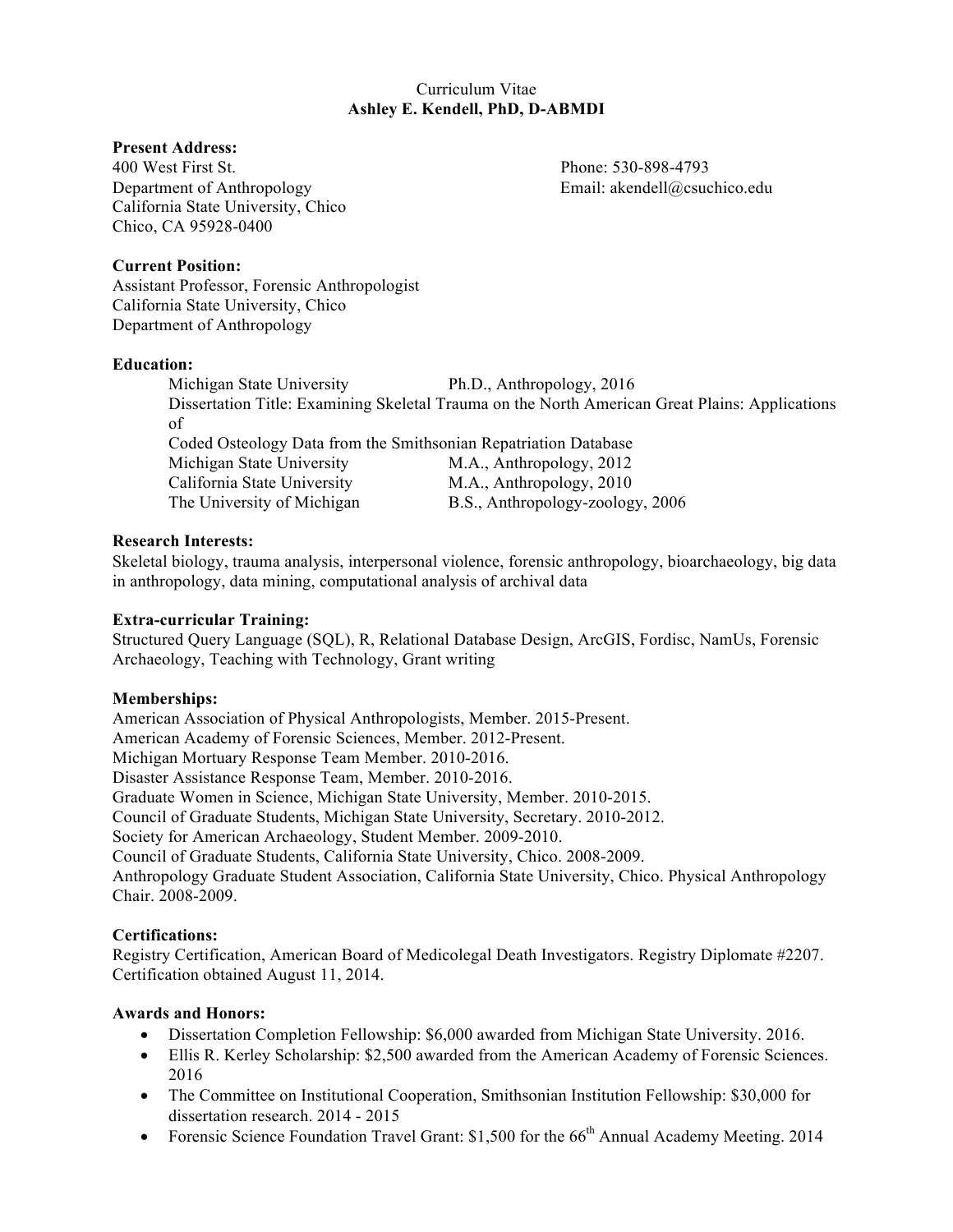- Council of Graduate Students Student Aid Grant: \$300 awarded for travel to a Scientific Working Group for Forensic Anthropology meeting in Honolulu, HI. 2013
- Ford Foundation Pre-doctoral Fellowship: Honorable Mention. 2011
- Food, Nutrition and Chronic Disease Fellowship: \$1,000 awarded from Michigan State University for summer fieldwork in Lecche, Italy. 2011
- Advanced Field Training for Anthropology Graduate Students: \$1,200 awarded from Michigan State University for summer fieldwork in Lecche, Italy. 2011
- Out-of-state tuition fee waiver, California State University, Chico. 2006-2007.
- Dean's List, The University of Michigan, Ann Arbor. 2005
- Minorities in Engineering Award, The University of Michigan. 2003 2004.
- Scholar Recognition Award, The University of Michigan, 4 year tuition fee waiver. 2002 2006.
- Michigan Merit Award, Michigan Educational Assessment Program Scholarship, State of Michigan. 2002.

# **Teaching Experience:**

Instructor. Survey of Physical Anthropology (ANTH 111), The Bioarchaeology of Interpersonal Violence (ANTH 601), California State University, Chico. Fall 2017.

Instructor. Introduction to Anthropology (ATY 210), Forensic and Mortuary Archaeology (ANTY 413), Bioarchaeology Graduate Seminar (ANTY 513). University of Montana. Spring 2017.

Instructor. Osteology (ANTY 412), Introduction to Physical Anthropology (ANTY 210), Introduction to Physical Anthropology Laboratory (ANTY 213). University of Montana. Fall 2016.

Service Learning Coordinator and Teaching Assistant. Department of Integrative Social Sciences. 2011- Present.

Online instructor and co-developer of online Introduction to Physical Anthropology course. Michigan State University. 2012-2015.

Graduate Teaching Assistant and Laboratory Instructor. Introduction for Physical Anthropology (ANP 206). Michigan State University. Fall Semester 2015 and Spring Semester 2013.

Graduate Teaching Assistant. People and Environment (ISS 310). Michigan State University. Spring Semester 2014.

Graduate Teaching Assistant. Culture, Health, and Illness (ANP 370). Michigan State University. Fall Semester 2013.

Graduate Teaching Assistant. Time, Space and Change. (ISS 220). Michigan State University. Fall 2012.

Graduate Teaching Assistant. Biocultural Evolution (ANP 202). Michigan State University. Spring Semester 2012.

Graduate Teaching Assistant. Introduction to Physical Anthropology (ANP 340). Michigan State University. Fall Semester 2011.

Laboratory Instructor. Introduction to Physical Anthropology. California State University, Chico. 2008- 2010.

## **Previous Academic Positions Held:**

Visiting Assistant Professor and Forensic Anthropologist. University of Montana, Department of Anthropology. 2016-2017.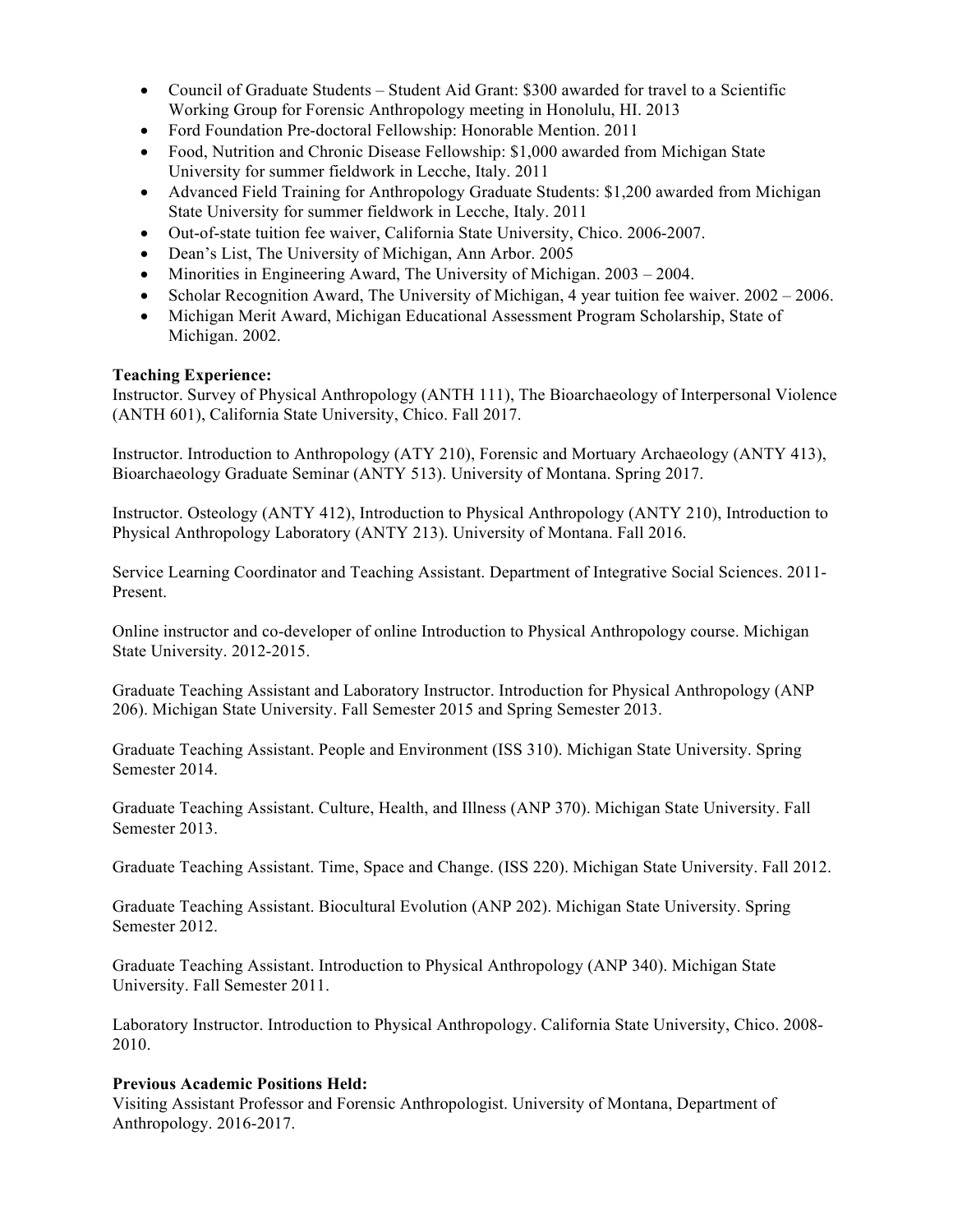#### **Research Positions Held:**

Pre-Doctoral Fellow (Committee on Institutional Cooperation), Smithsonian Institution, Washington D.C.  $2014 - 2015$ .

#### **Non-Academic Positions Held:**

Forensic Anthropology Consultant. Human Identification Laboratory - Chico State. Chico, CA. 2017- Present**.**

Reviewer. Abstract reviewer for the 2018 academy meeting. Journal of Forensic Sciences. 2017.

Forensic Anthropology Consultant. Forensic Science Division - State Crime Lab, Missoula, MT. 2016 – 2017.

Forensic Anthropology Consultant. State of Montana, Department of Justice -Forensic Science Division, Billings, MT. 2016 – 2017.

Forensic Anthropology Consultant. Missoula County Sheriff's Office, Missoula, MT. 2016 – 2017.

Medical Examiner Investigator. Ingham County Medical Examiner's Office, Lansing, Michigan, and Western Michigan Medical School. 2011-2014.

#### **Publications:**

**Kendell, Ashley E.** In Press**.** Applications of Coded Osteology Data from the Smithsonian Repatriation Database for the Study of Violence in the Past. *In Blood in the Villages*. Cheryl Anderson and Debra Martin, Eds. University of Florida Press.

Geske, L. Nicole, and **Ashley E. Kendell.** ms**.** Standardization After Repatriation.

Fleischman, Julie M., **Ashley E. Kendell**, Christen C. Eggers, and Laura C. Fulginiti. ms. Unidentified Border Crosser Deaths in Arizona: Expanding Intra-State Collaborative Efforts in Identification. *Journal of Forensic Sciences 60(4):840-849*.

**Kendell, Ashley E**. ms. The Crow Creek Massacre: The Role of Sex in Native American Scalping Practices. *In* Archaeological Perspectives on Warfare in the Great Plains. Andrew Clark and Douglas Bamforth, Eds. (Accepted for publication, submitted in 2011).

**Kendell, Ashley E**., Julie M. Fleischman, and Laura Fulginiti. 2015. Traumatic Injury Pattern Analysis in a Light Rail Transit Death: A Retrospective Case Study. *Journal of Forensic Sciences* 60(30): 764-769.

**Kendell, A**. and P. Willey. 2013. Crow Creek Bone Bed Commingling: Relationship between Bone Mineral Density and MNI and its Effect on Paleodemography. *In Commingled and Disarticulated Human Remains: Working Towards Improved Theory, Method and Data*. Anna J. Osterholtz, Kathryn M. Baustian, and Debra L. Martin, eds. Springer Publishing.

Conrad S, Elbarkry R, Fetterman J, Fleischman J, **Kendell A**, and Weller K. [E-Book]. 2013. Teaching with Technology 2013: Educators Talking Tech. I*n: De Felice D, editor: Smashwords*. Available from: https://www.smashwords.com/books/view/415808.

Fujita, Masako, Eric A. Roth, Yun-Jia Lo, Carolyn Hurst, Jennifer Vollner, and **Ashley Kendell.** 2012. Low Serum Vitamin A Mothers Breastfeed Daughters More Often than Sons in Drought-ridden Northern Kenya: A Test of the Trivers-Willard Model. *Journal of Evolution and Human Behavior* 33(4): 357-364.

- Contributions include literature review research and draft editing.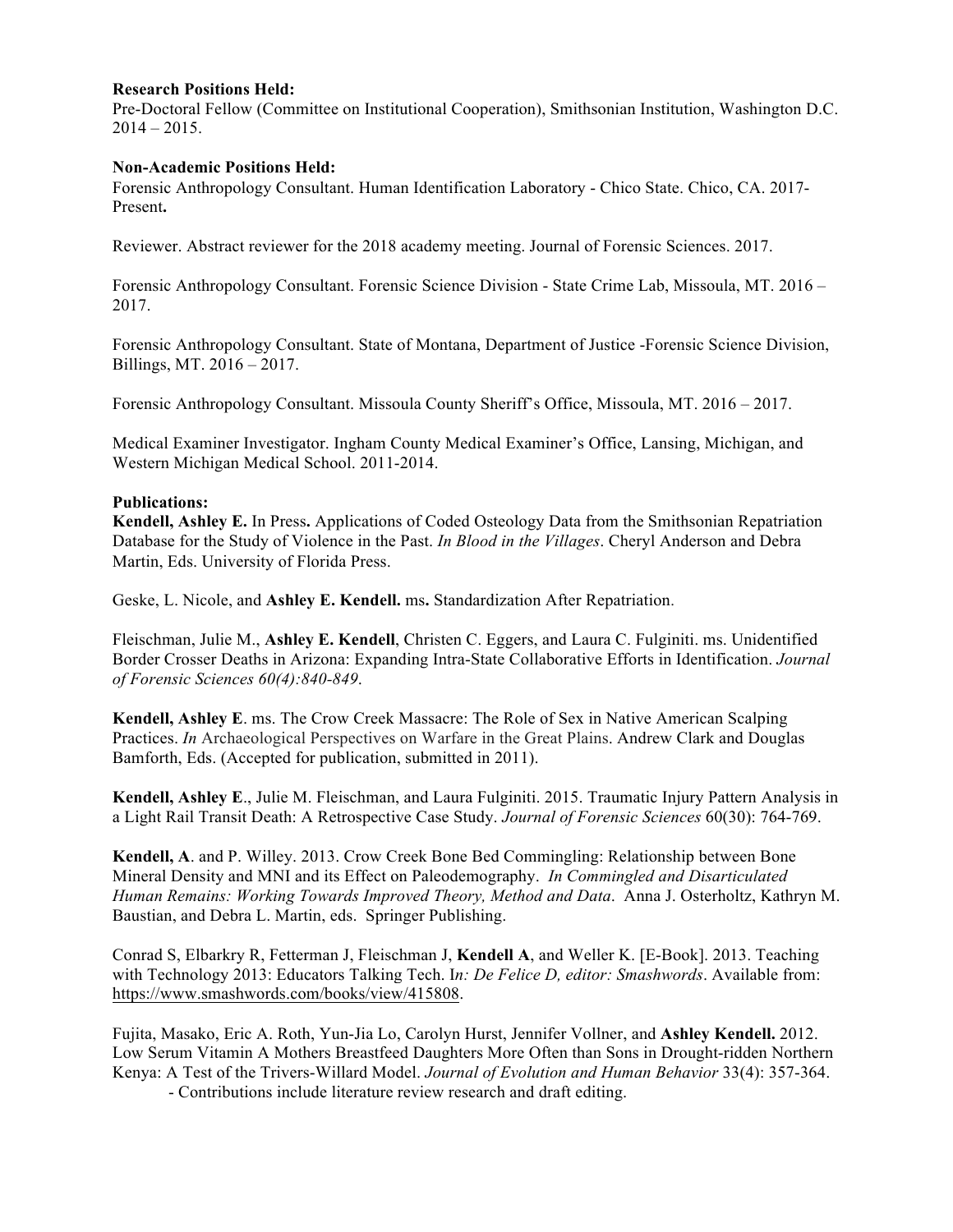Fujita, Masako, Eric A. Roth, Yun-Jia Lo, Carolyn Hurst, Jennifer Vollner, and **Ashley Kendell**. 2012. In Poor Families Mothers' Milk is Richer for Daughters than Sons: A Test of Trivers-Willard Model in Agro-Pastoral Settlements in Northern Kenya. *American Journal of Physical Anthropology* 149(1): 52-59. - Contributions include literature review research and draft editing.

# **Unpublished Archaeological Reports:**

**Kendell, Ashley E.**, Baumgardner, Jessica, Glennon, Karilyne, and Staci Leitgeb. 2016. Salvage Archaeology at the Rattlesnake Graveyard, Missoula, MT. Department of Anthropology, University of Montana, Missoula, MT. Submitted to the State Historic Preservation Office.

Westwood, Lisa, Christina Alonso, Lisa Bright, Kristin Chelotti, Stephanie Dye, Ashley Hutchinson, **Ashley Kendell**, Will Padgett, Claire Short, Lowell Thomas, and Matt Woods, with contributions by Antoinette Martinez and Allison Ehresman. 2010. Confidential Report on Archaeological Investigations at Site BCCER-06, a Possible Flume Tender's Cabin Along Big Chico Creek, Big Chico Creek Ecological Reserve, Butte County, California. Department of Anthropology, California State University, Chico.

#### **Other Non-published works:**

**Kendell, Ashley E. 2016.** Examining Skeletal Trauma on the North American Great Plains: Applications of Coded Osteology Data from the Smithsonian Repatriation Database. Unpublished Dissertation, Michigan State University, East Lansing, MI.

**Kendell, Ashley E.** 2010. The Crow Creek Massacre: The Role of Sex in Native American Scalping Practices. Unpublished Master's Thesis, California State University, Chico, California

#### **Forensic Anthropology Case Reports since conferral of Doctoral Degree:**

State Crime Lab - Forensic Science Division, Missoula, MT. Case #16-09-525. Trauma Analysis, house fire.

State Crime Lab - Forensic Science Division, Missoula, MT. Case #16-11-293. Biological Profile, possible trophy skull.

State Crime Lab - Forensic Science Division, Missoula, MT. Case #16-09-252. Trauma Analysis, thermal trauma.

State Crime Lab - Forensic Science Division, Missoula, MT. Case #16-09-234. Trauma Analysis, possible case of child abuse.

State Crime Lab - Forensic Science Division, Missoula, MT. Case #16-08-217. Trauma Analysis, projectile trauma.

State Crime Lab - Forensic Science Division, Missoula, MT. Case #16-07-193. Biological Profile, frontal bone recovered from the banks of the Clark Fork River.

State Crime Lab - Forensic Science Division, Missoula, MT. Case #16-06-138. Trauma Analysis, probable blunt force trauma.

State Crime Lab - Forensic Science Division, Missoula, MT. Case #16-02-036. Biological Profile and trauma analysis of thermal damage.

State Crime Lab - Forensic Science Division, Billings, MT. Case #B17-084. Positive Identification, comparative radiography.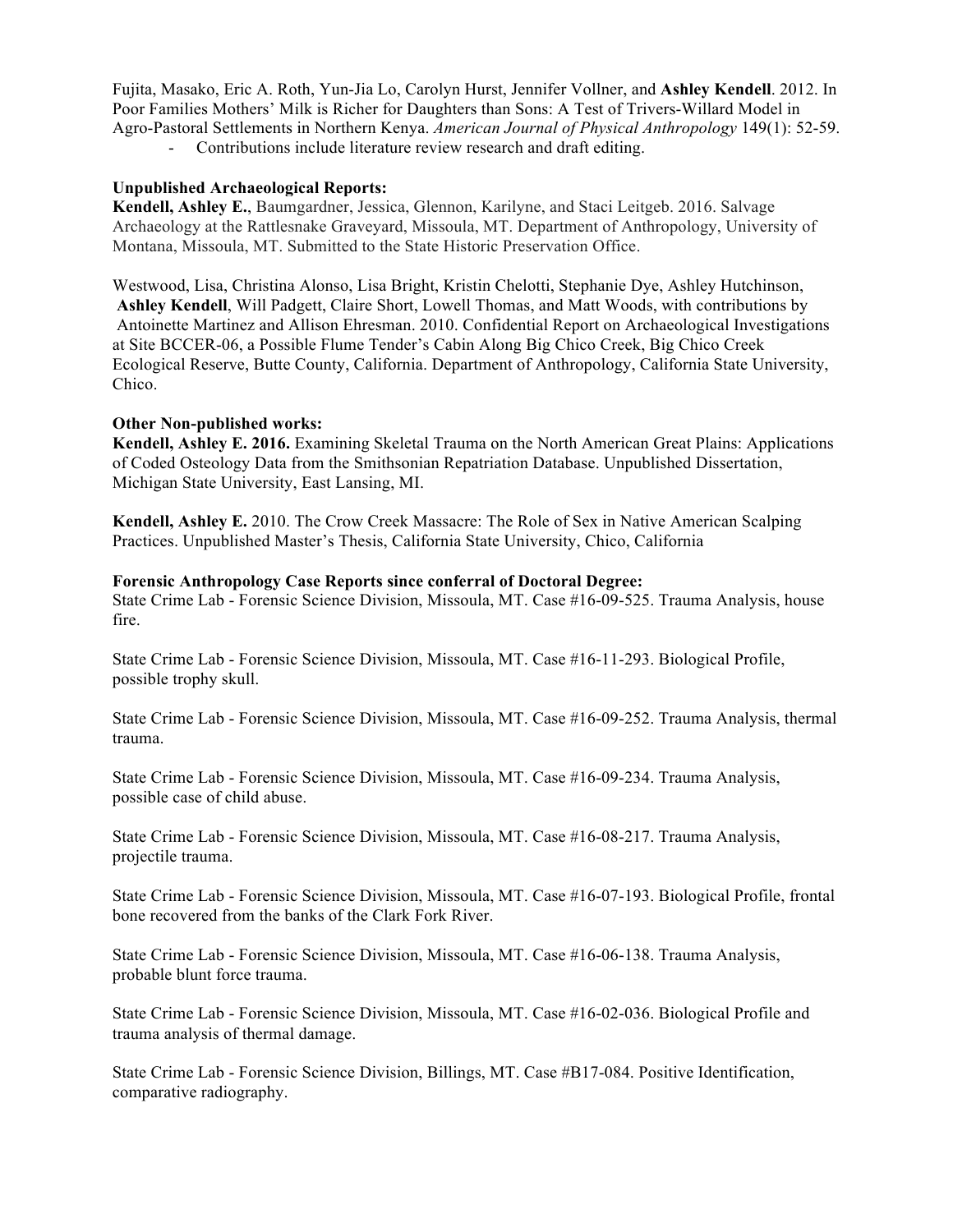State Crime Lab - Forensic Science Division, Billings, MT. Case #B16-10-200. Biological profile and assessment of forensic significance, cranium.

State Crime Lab - Forensic Science Division, Billings, MT. Case #B16-10-196. Biological profile and assessment of forensic significance, cranium.

State Crime Lab - Forensic Science Division, Billings, MT. Case #B16-08-162. Trauma Analysis, largecarnivore scavenging.

#### **Article Reviews for Professional Journals:**

Journal of Forensic and Legal Medicine, manuscript review. 2015.

#### **Presentations and Published Abstracts:**

"Data Standardization in Anthropology: Curation and Access". American Association of Physical Anthropologists Annual Meeting, 2017.

"Data Standardization in Anthropology: Methods and Best Practice". American Association of Physical Anthropologists Annual Meeting, 2017.

"Using Big Data to Assess Patterns of Traumatic Injury: Skeletal Trauma on the North American Great Plains". American Association of Physical Anthropologists Annual Meeting, 2016.

"Unidentified Border Crosser Deaths in Arizona: Expanding Intra-State Collaborative Efforts in Documentation and Representation." American Academy of Forensic Sciences Annual Meeting. 2015.

"Pedestrian-Motor Vehicle Accident Trauma: Pattern Interpretation and the Promotion of a Multidisciplinary Approach." American Academy of Forensic Sciences Annual Meeting. 2014.

"An Example of Ischiopubic Hypoplasia in Medieval Nubia." American Academy of Physical Anthropologists Annual Meeting. 2012.

"Fracture Patterns from Three-Point Bending of Sheep Femora." American Society of Mechanical Engineering Annual Meeting. 2012.

"Determination of Impact Direction Based on Fracture Patterns in Human Long Bones." American Academy of Forensic Sciences Annual Meeting. 2012.

"Crow Creek Commingling: A Re-evaluation." Society for American Archaeology Annual Meeting. 2012

"Case Study of a Cranial Hinge Fracture." Forest, Lakes and Grass Annual Meeting. 2012.

"The Crow Creek Massacre: The Role of Sex in Native American Scalping Practices." Departmental Brown Bag. Michigan State University. 2011.

"The Crow Creek Massacre: The Role of Sex in Scalping Practices." Society for American Archaeology Annual Meeting. 2010.

"Ancestry Trends in Trophy Skulls in Northern California." American Academy of Forensic Sciences Conference. 2010.

"The Crow Creek Massacre: The Role of Gender in Native American Scalping Practices." Anthropology Forum, California State University, Chico. 2010.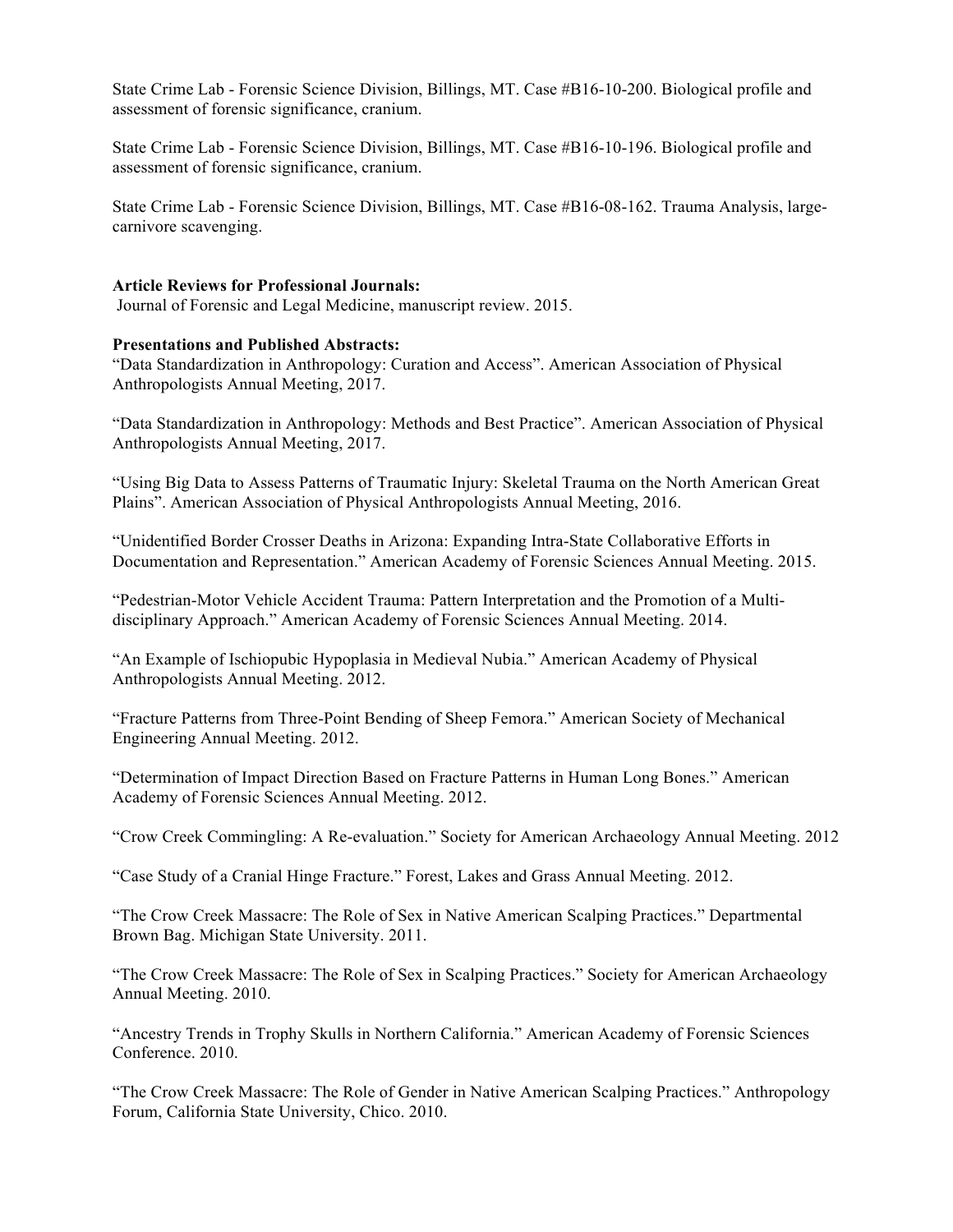"The 6<sup>th</sup> Annual Chico Forensic Conference." Anthropology Forum, California State University, Chico.2009.

"Analysis of Thirty-Three Years of Forensic Anthropology Casework at California State University, Chico (1975-2008)." Behavioral Social Sciences Symposium, California State University, Chico, California. 2009.

"Analysis of Thirty-Three Years of Forensic Anthropology Casework at California State University, Chico (1975-2008)." American Academy of Forensic Sciences Conference. 2009.

# **Professional Training and Development:**

| 2016 | Medicolegal Death Investigation Conference, University of Montana, Missoula.                             |
|------|----------------------------------------------------------------------------------------------------------|
| 2016 | Text Analysis with Python, Michigan State University.                                                    |
| 2016 | Broader Impacts in Grant Proposal and Development, Michigan State University.                            |
| 2015 | ArcGIS Workshop. Smithsonian Institution.                                                                |
| 2015 | Grant Writing Workshop. Smithsonian Institution.                                                         |
| 2015 | Finding Funding Sources Workshop. Smithsonian Institution.                                               |
| 2015 | Going Home: 25 Years under the National Museum of the American Indian Act.                               |
|      | Symposium held by the National Museum of the American Indian.                                            |
| 2014 | Responsible Conduct in Research (RCR) Series, The Graduate School, Michigan State<br>University.         |
| 2014 | AAFS Career Webinar (Physical Anthropology). American Academy of Forensic<br>Sciences.                   |
| 2014 | Moderator at the 66 <sup>th</sup> Annual American Academy of Forensic Sciences meeting, Seattle.         |
| 2014 | Relational Database Design-A Practical Approach, Michigan State University (IT                           |
|      | Services).                                                                                               |
| 2014 | Data Carpentry Workshop, Michigan State University (Center for the Study of Evolution<br>in Action).     |
| 2014 | Death Investigation (online course). Texas Forensic Science Academy, Texas A&M                           |
|      | Engineering Extension Service.                                                                           |
| 2014 | SQL Querying - Level 1 Fundamentals of Querying, Michigan State University (New<br>Horizons).            |
| 2013 | Certification in College Teaching Institute, Michigan State University                                   |
| 2013 | Member of the Scientific Working Group for Forensic Anthropology Glossary Task<br>Force                  |
| 2013 | Michigan Association of Medical Examiners 2013 Fall Continuing Medical Education<br>Conference, Attendee |
| 2012 | Sudden and Unexpected Infant Death: Professional Training for Medicolegal Death<br>Investigation         |
| 2012 | General training; Professional training for medicolegal death investigation                              |
| 2011 | Elder Abuse; Professional training for medicolegal death investigation                                   |
| 2011 | Photography; Professional training for medicolegal death investigation                                   |
| 2011 | Case Report Review; Professional training for medicolegal death Investigation                            |
|      |                                                                                                          |

# **Extracurricular Activities:**

| Summer 2015   | Volunteer<br>National Museum of Health and Medicine<br>Fort Detrick, Silver Springs, MD          |
|---------------|--------------------------------------------------------------------------------------------------|
| $2013 - 2014$ | Forensic Anthropology Consultant<br>Maricopa County Forensic Science Center<br>Phoenix, Arizona. |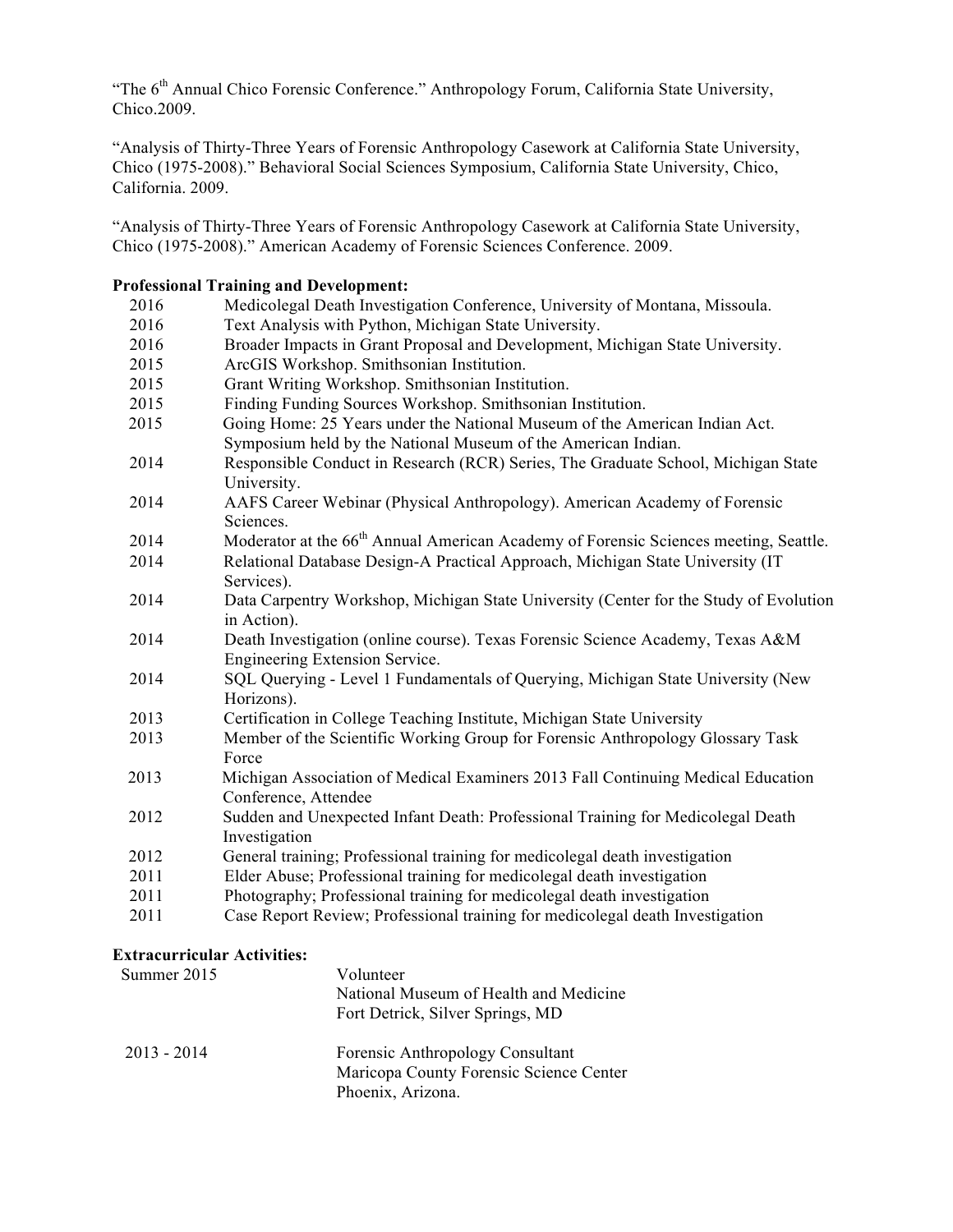| $2010 - 2013$                                           | <b>MSU Graduate Student</b><br>Forensic Consultant / Forensic Anthropology Laboratory Co-Manager<br>Michigan State University, East Lansing, Michigan                    |  |
|---------------------------------------------------------|--------------------------------------------------------------------------------------------------------------------------------------------------------------------------|--|
| 2010                                                    | Participant in Annual Training<br>Michigan Mortuary Response Team<br>Lansing, Michigan                                                                                   |  |
| 2010                                                    | <b>Visiting Scientist</b><br>Visiting Scientist Program<br>Office of the Chief Medical Examiner, New York City, New York                                                 |  |
| 2010                                                    | Participant<br>Mass Disaster Preparedness Training<br>Caven Point Army Reserve Base in Jersey City, New Jersey.                                                          |  |
| 2009                                                    | Organizer<br>6th Chico Forensic Conference<br>California State University, Chico, California                                                                             |  |
| 2008                                                    | Search and Rescue Course Instructor<br>California State University, Chico, California                                                                                    |  |
| $2006 - 2009$                                           | CSU, Chico Graduate Student<br><b>Forensic Consultant</b>                                                                                                                |  |
|                                                         |                                                                                                                                                                          |  |
| <b>Fieldwork and Archaeological Experience:</b><br>2012 | On-site bioarchaeological analysis of fragmentary human remains<br>excavated from a medieval cemetery in Lecche, Italy.                                                  |  |
| 2009                                                    | Field School at the Big Chico Creek Ecological Reserve<br>California State University, Chico, California                                                                 |  |
| 2008                                                    | Forensic Archaeology: Field Recovery Methods<br>Summer short course taught by Eric Bartelink and Roland Wessling.                                                        |  |
| $2008 - 2009$                                           | <b>Osteological Research Assistant</b><br>California State University, Chico, California<br>Analyzed a Native American skeletal collection from Vacaville,<br>California |  |
| <b>Recent Public Outreach:</b>                          |                                                                                                                                                                          |  |
| 2017                                                    | Presenter                                                                                                                                                                |  |
| anthropology methods.                                   | Montana State Advanced Coroner Training, Billings, MT<br>Forensic Anthropology presentation and led hands-on activities pertaining to forensic                           |  |
| 2017                                                    | Presenter                                                                                                                                                                |  |
| anthropology methods.                                   | Montana State Basic Coroner Training, Great Falls, MT<br>Forensic Anthropology presentation and led hands-on activities pertaining to forensic                           |  |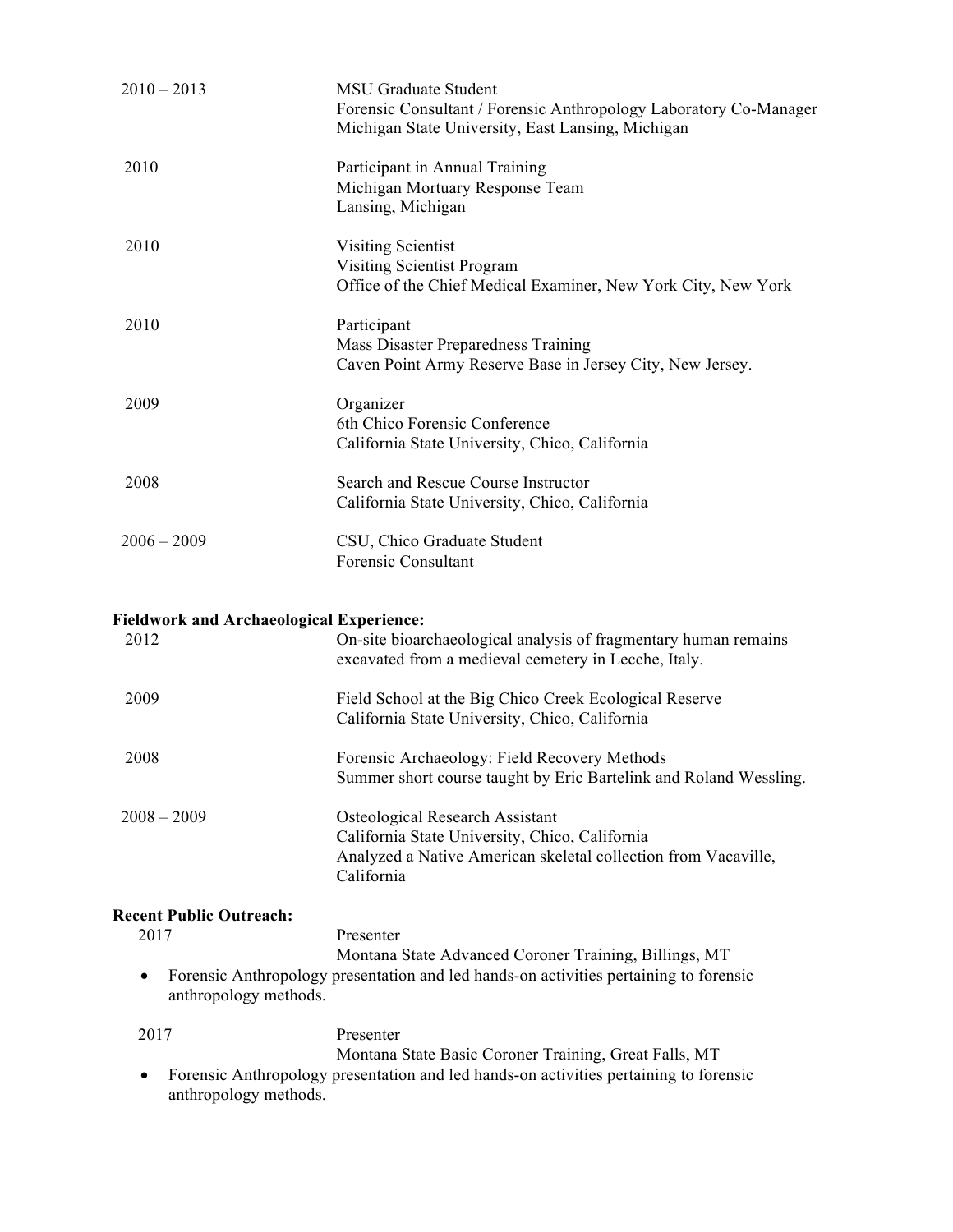| 2017                   |                | <b>Guest Speaker</b><br>Montana Innocence Project, University of Montana<br>Missoula, MT                                                                                            |
|------------------------|----------------|-------------------------------------------------------------------------------------------------------------------------------------------------------------------------------------|
| ٠<br>$\bullet$         |                | Guest speaker for a group of volunteers associated with the Montana Innocence Project.<br>Topics included forensic anthropology methods, death investigation and evidence handling. |
| 2016                   |                | Presenter                                                                                                                                                                           |
|                        |                | Montana State Basic Coroner Training, Helena, MT<br>Presented and led hands-on activities pertaining to forensic anthropology methods.                                              |
| 2016                   |                | Lecturer<br>Missoula County Search and Rescue, Missoula, MT                                                                                                                         |
| ٠                      |                | Presentation on forensic anthropology search and recovery methods for human remains.                                                                                                |
| 2016                   |                | Search and Recovery Leader<br>Missoula County Sheriff's Office (MCSO), Missoula, MT                                                                                                 |
| ٠                      |                | Led a search and recovery team from the MCSO in an active missing person investigation.<br>Instructed 10 undergraduate and graduate UM students in search and recovery methods.     |
| 2016                   |                | Search and Recovery                                                                                                                                                                 |
| ٠                      |                | Great Falls Police Department, Great Falls, MT<br>Helped to lead the search and recovery of a victim from a homicide investigation.                                                 |
| 2016                   |                | Search and Recovery Leader<br>Missoula County Sheriff's Office (MCSO), Missoula, MT                                                                                                 |
| $\bullet$              | River.         | Led a search and recovery team from the MCSO looking for human remains on the Clark Fork                                                                                            |
| 2016                   |                | Monitor                                                                                                                                                                             |
| $\bullet$              |                | University of Montana, Missoula, MT<br>Salvage Archaeology at the Rattlesnake Graveyard, Missoula, MT.                                                                              |
| $\bullet$<br>$\bullet$ |                | Duties included monitoring and preforming salvage archaeology of an historic cemetery.<br>Provided an archaeological report for the SHPO.                                           |
| 2016                   |                | Lecturer                                                                                                                                                                            |
|                        |                | Michigan State University<br>Presentation of Big Data in Anthropology for an introductory Archaeology course.                                                                       |
| 2015                   |                | Lecturer                                                                                                                                                                            |
|                        |                | Smithsonian Institution<br>Presentation of dissertation research for the Smithsonian Anthropology Department lecture series.                                                        |
| 2015                   |                | Volunteer                                                                                                                                                                           |
|                        |                | Smithsonian Institution                                                                                                                                                             |
|                        | ٠<br>Festival. | Directed attendees of the National Museum of Natural History's Environmental Film                                                                                                   |
| 2015                   |                | Volunteer                                                                                                                                                                           |
|                        |                | Smithsonian Institution                                                                                                                                                             |
|                        | ٠              | Participated in "Garbology" workshop in honor of Earth Day.                                                                                                                         |